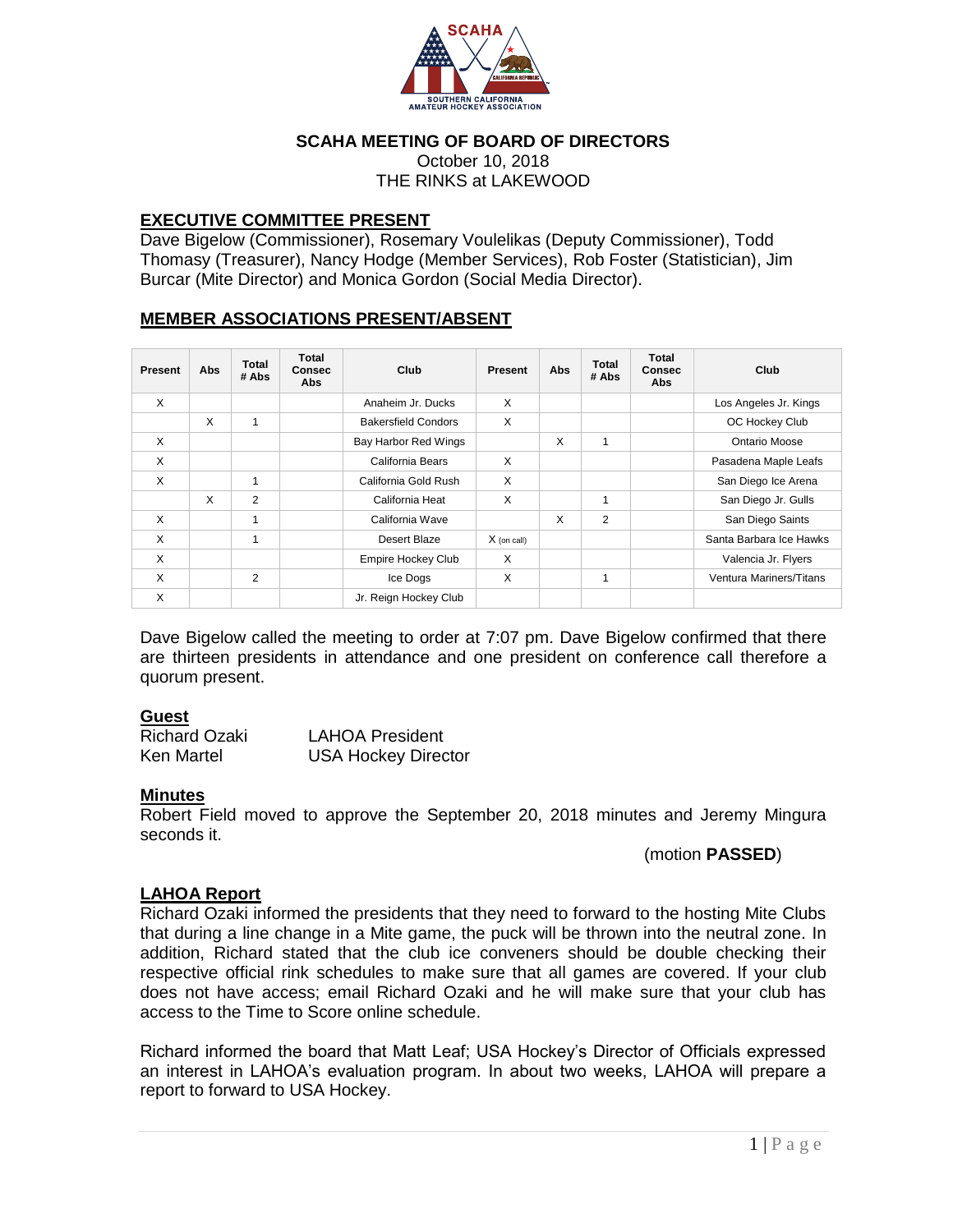# **Treasurer's Report**

Todd Thomasy informed the board that he has started issuing the Mite reimbursements for hosting jamborees and he is about half way done. The balance will be issued by the end of this week. Todd added that he is working on setting up a system for reimbursements that would issue payments within 15 days of submission. The invoices for the Mite Teams and Player Fees will be issued in the next two weeks.

## **Commissioner's Report**

Dave Bigelow informed the presidents that the Jr. Kings are asking for a waiver to place a patch on the Lions' jerseys for those teams participating in the JrNWHL Girls League. Vic Venasky motioned to approve the placement of the patch as presented above on the Lions' jerseys and Ben Frank seconds it.

## (motion **PASSED**)

Dave Bigelow informed the board of the remaining games that need to be scheduled and/or modified for the regular season:

- $\bullet$  8U ~ 8 more sessions
- $\bullet$  16UAA  $\sim$  this division was never flighted; Dave would like to swap out the opponents in some of the regular season games for those teams that have already played each other
- $\bullet$  14UBB ~ in order for the division to be viable, it needed a minimum of 8 teams; only five committed. Dave Bigelow asked for a round table feedback for the current season now that tryouts and preseason are over and the regular season is under way.

Results of the roundtable feedback:

**CA Bears** ~ 14UBB listed in the SCAHA LOI; shorter preseason; more regular season games

**Bay Harbor Redwings** ~ good with the process so far

**Desert Blaze** ~ shorter preseason

**Jr. Reign** ~ too many teams in the 8UB division; need better alignment of Mite teams

**Maple Leafs** ~ need to counter HS division and assist Midget divisions; tryouts for Mites should be earlier: some assistance with Mites transitioning to Squirts

**SDIA** ~ issues with HS competing with Midget division

**Ventura Mariners** ~ good with the process so far

**SD Jr. Gulls** ~ complaint regarding exhibition teams (Girls) only playing 11 games vs 16 games

**Anaheim Jr. Ducks** ~ make division suggestions much earlier before tryouts **OCHC** ~ good with the process so far

**Jr. Ice Dogs** ~ move Tryouts to April and remove restrictions on number of Tier I teams that can be fielded

**Valencia Jr. Flyers** ~ a more defined process for the Tier II Evaluation weekend **Empire Hockey** ~ LOI rule in place

**CA Wave** ~ a longer preseason; good with the process of movement after preseason; there was poor communication AA jamboree; prefer full ice games

**GoldRush** ~ do away with preseason; have a 20 game regular season schedule; more onus on clubs to place players properly

**LA Jr. Kings** ~ have the girls play each other; problem with relegation is the LOI **Santa Barbara Ice Hawks** ~ good with the process so far